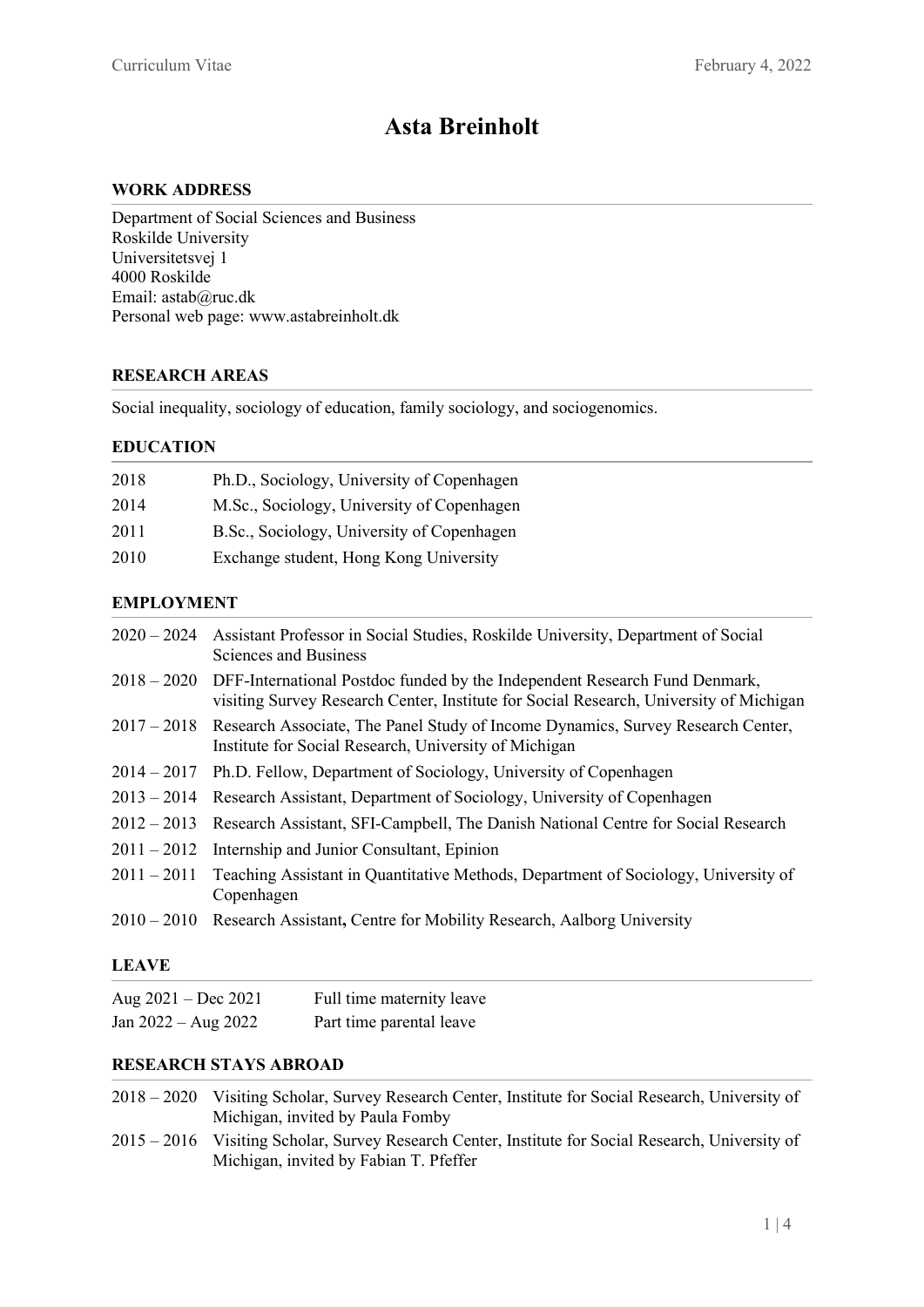## **RESEARCH GRANTS**

| 2021 | Mapping Parents' Educational Values $-A$ New Approach. Grant from the Independent<br>Research Fund Denmark (FP2). DKK 6,191,012 (USD 951,298). PI: Jens-Peter<br>Thomsen.                                |
|------|----------------------------------------------------------------------------------------------------------------------------------------------------------------------------------------------------------|
| 2018 | Genetic Inheritance, Parental Behaviors, and Inequality in Education. Grant from the<br>Independent Research Fund Denmark (DFF-International Postdoc). PI: Asta Breinholt<br>DKK 1,556,504 (USD 250,000) |
| 2014 | Ph.D.-project fully funded by research grant from European Research Council within<br>the project Understanding Intergenerational Transmission (UNITRAN), PI: Mads<br>Meier Jæger                        |

## **TRAVEL AND COURSE GRANTS**

| 2018 | Research Committee on Social Stratification and Mobility (RC28) of the International<br>Sociological Association Student Travel Award. USD 750.                       |
|------|-----------------------------------------------------------------------------------------------------------------------------------------------------------------------|
| 2017 | The Russel Sage Foundation Summer Institute for Social-Science Genomics                                                                                               |
| 2017 | The European Consortium for Sociological Research's Spring School, Intergenerational<br>Transmission of Socio-Economic Status and Inequality: Patterns and Mechanisms |
| 2015 | The Augustinus Foundation Travel Scholarship. DKK 25,000 (USD 3,800)                                                                                                  |
| 2015 | The Oticon Foundation Travel Scholarship. DKK 22,000 (USD 3,350)                                                                                                      |

## **JOURNAL ARTICLES**

**Breinholt, Asta**, and Anders Holm. 2020. "Heterogeneous Effects of Less Educated Mothers' Further Education during Early Childhood on Children's Educational Performance in Adolescence." *Research on Social Stratification and Mobility*, 68:100506.

**Breinholt, Asta,** and Mads Meier Jæger. 2020. "How does cultural capital affect educational performance: Signals or skills?" *British Journal of Sociology,* 71:28–46*.*

# **BOOK CHAPTERS**

**Breinholt, Asta**. 2020. "Udsatte familier: Hvad tæller for børns fremtidsudsigter?" ["Disadvantaged Families: What Affects Children's Future Prospects?" in Anette Faye Jacobsen & Anne-Dorthe Hestbæk (editors). *Børns rettigheder. Udfordringer og Professionskrav [Children's Rights. Challenges and Professional Requirements].* Akademisk Forlag.

Wahler, Susan, Sandra Buchholz, and **Asta Breinholt**. 2017. "Childcare arrangements at preschool age and later child outcomes in Denmark: The role of maternal education and type of care" (2017). In Blossfeld, H.-P., Kulic, N., Skopek, J., and Triventi, M. (Eds.), *Childcare, Early Education and Social Inequality: An international perspective.* Cheltenham, UK and Northampton, MA, USA: Edward Elgar Publishing.

Hjorth-Trolle, Anders, and **Asta Breinholt**. 2017. "Forældreinvesteringer og social ulighed" ["Parental Investments and Social Inequality"] in Ploug, Niels, (ed.) *Social arv og social ulighed [Social Inheritance and Social Inequality]* (2nd edition). ISBN 978-87-412-6539-1. København: Hans Reitzel.

## **PH.D. DISSERTATION**

**Breinholt, Asta**. 2018. *The Role of Parenting in the Intergenerational Transmission of Education.*  Ph.D. Thesis. ISBN 978-87-7209-127-3. Copenhagen: University of Copenhagen.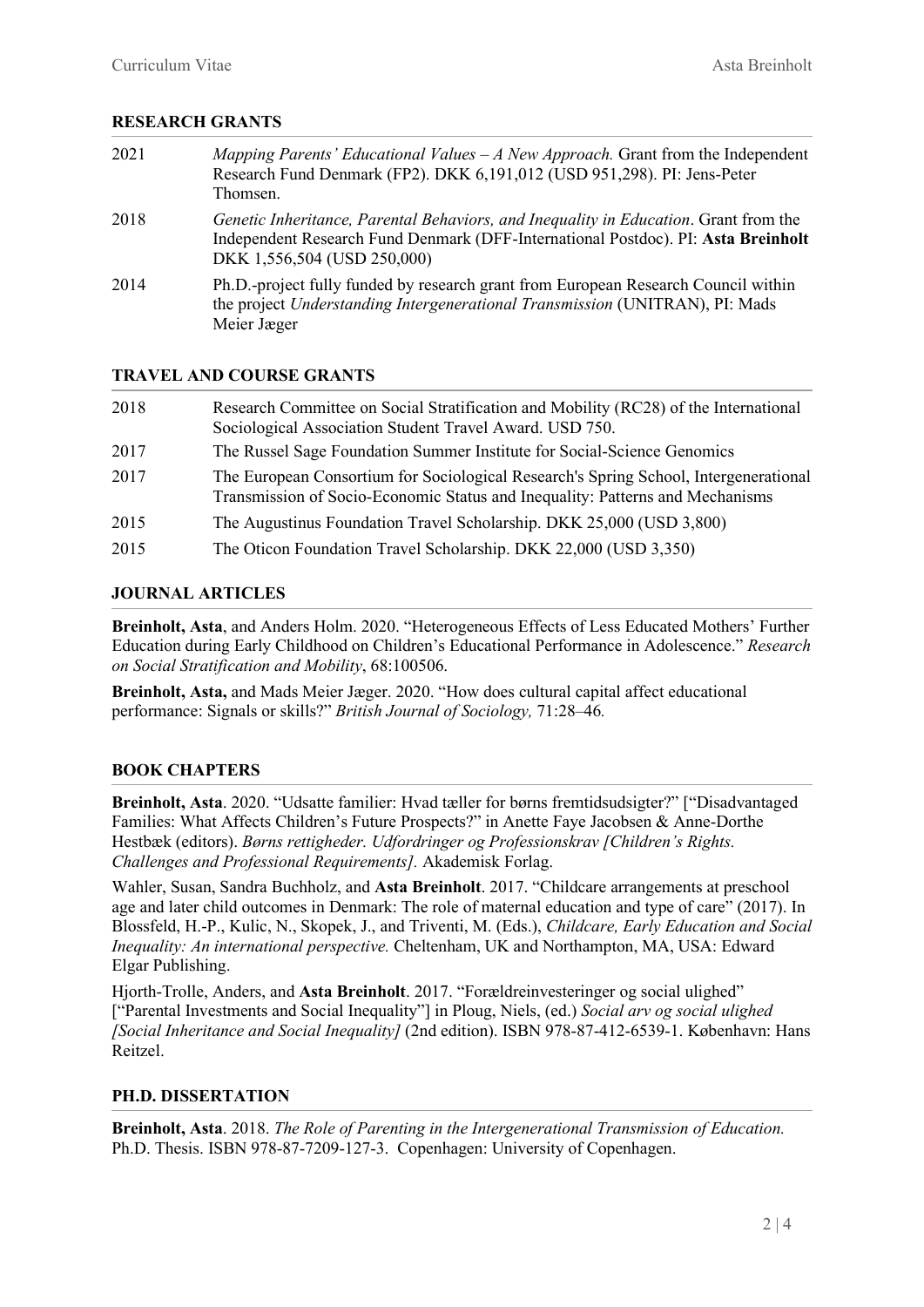## **MANUSCRIPTS IN PROGRESS**

**Breinholt, Asta**, and Dalton Conley. "Child-Driven Parenting: Differential Investment by Offspring Genotype." NBER working paper available at<https://www.nber.org/papers/w28217>

**Breinholt, Asta,** Erin Ware, Paula Fomby, and Colter Mitchell. "Do Parents' Socioeconomic Resources Moderate the Association between Children's Genotype and Cognitive Skills?"

**Breinholt, Asta.** "Hidden Patterns of Inequality: The Heterogeneity in Parenting within Educational Groups."

#### **MANUSCRIPTS IN PREPARATION**

**Breinholt, Asta**, and Paula Fomby. "Affording the Luxury of Negotiation: Primary Caregivers' Rule Setting for Adolescents"

**CONFERENCE PRESENTATIONS** ( *f forthcoming; <sup>p</sup> poster presentation; <sup>r</sup> refereed roundtable*)

| 2019 | Integrating Genetics and the Social Science Conference                                                                                         |
|------|------------------------------------------------------------------------------------------------------------------------------------------------|
| 2019 | European Consortium for Sociological Research (ECSR), Annual Conference,<br>Lausanne.                                                          |
| 2019 | Research Committee on Social Stratification and Mobility (RC28) of the International<br>Sociological Association Summer Conference, Princeton. |
| 2019 | Population Association of America (PAA) Annual Meeting, Austin.                                                                                |
| 2019 | RC28 Spring Conference, Frankfurt.                                                                                                             |
| 2018 | American Sociological Association (ASA) Annual Meeting, Philadelphia.                                                                          |
| 2018 | RC28 Spring Conference, Seoul.                                                                                                                 |
| 2018 | PAA Annual Meeting, Denver.                                                                                                                    |
| 2017 | RC28 Summer Conference, Columbia University.                                                                                                   |
| 2017 | PAA Annual Meeting, Chicago. <sup><i>p</i></sup>                                                                                               |
| 2016 | RC28 Conference, University of Bern.                                                                                                           |
| 2016 | ASA Annual Meeting, Seattle."                                                                                                                  |
| 2016 | RC28 Spring Conference 2016, University of Singapore.                                                                                          |
| 2016 | PAA Annual Meeting, Washington DC. <sup><i>p</i></sup>                                                                                         |
| 2015 | RC28 Summer Conference, University of Pennsylvania.                                                                                            |
| 2015 | RC28 Spring Conference, Tilburg University.                                                                                                    |
| 2014 | Conference of Center for Stratification Research, Department of Sociology, University<br>of Copenhagen.                                        |
| 2014 | Conference of the Nordic Sociological Association, Lund University.                                                                            |

# **OTHER PRESENTATIONS**

| 2018 | Population, Neurodevelopment, and Genetics Seminar Series, Institute for Social<br>Research, University of Michigan |
|------|---------------------------------------------------------------------------------------------------------------------|
| 2016 | Panel Study of Income Dynamics Seminar Series, Institute for Social Research,<br>University of Michigan             |